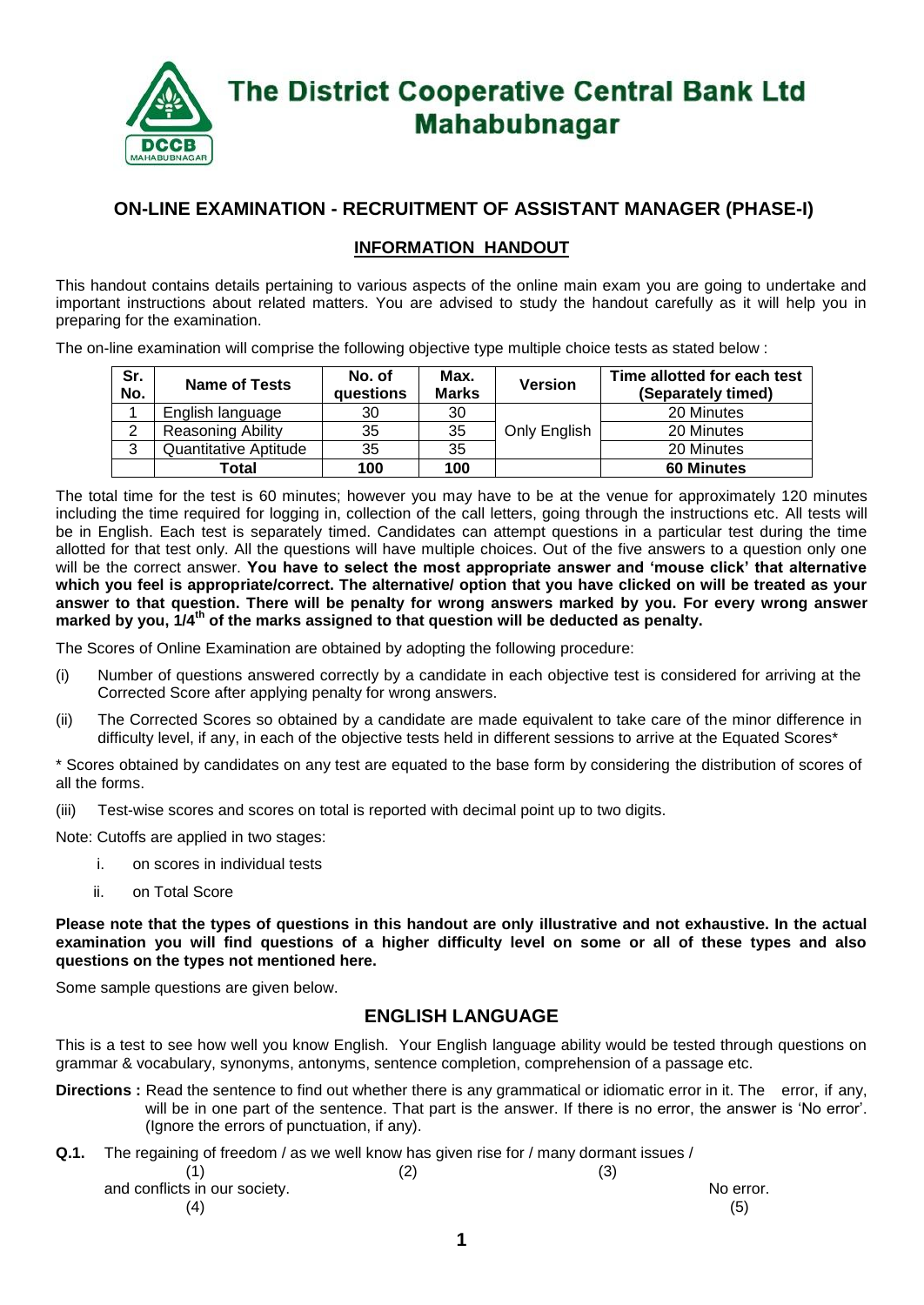- **Directions :** Pick out from the words given below each sentence the word which would complete the sentence correctly and meaningfully.
- **Q.2.** He wants me to look \_\_\_\_ his garden during his absence. (1) at (2) over (3) after (4) into (5) from
- **Q.3-6.** In the following passage there are blanks, each of which has been numbered. These numbers are printed below the passage and against each, five words are suggested, one of which fits the blank appropriately. Find out the appropriate word in each case.

The true (3) of rights is duty. If we all (4) our duties, rights will not be (5) to seek. If leaving duties unperformed we run (6) rights, they will escape us like an elusive person. The more we pursue them, the farther off they fly.

| $Q.3.$ (1) end       |  | (2) source  |          | $(3)$ joy     | (4) purpose   |           | $(5)$ power   |
|----------------------|--|-------------|----------|---------------|---------------|-----------|---------------|
| $Q.4.$ (1) deny      |  | (2) devote  |          | (3) discharge | $(4)$ imagine |           | $(5)$ fulfill |
| $Q.5.$ (1) far       |  | $(2)$ close |          | $(3)$ easy    | $(4)$ against |           | $(5)$ common  |
| <b>Q.6.</b> $(1)$ as |  | (2) after   | $(3)$ at |               | $(4)$ from    | $(5)$ for |               |

#### **REASONING ABILITY**

This is a test to see how well you can think. It contains questions of various kinds. Here are some sample questions.

- **Q.1.** If the letters in the word TOPS can be rearranged to form a meaningful word beginning with O, the last letter of that word is your answer. If more than one such word can be formed, M is the answer and if no such word can be formed, X is the answer. (1) T (2) P (3) M (4) S (5) X
- **Q.2.** Some leaders are dishonest. Satyapriya is a leader. Which of the following inferences definitely follows from these two statements ?<br>(1) Satyapriya is honest
	-
- 
- (1) Satyapriya is honest (2) Satyapriya is dishonest
	- $(4)$  Leaders are generally dishonest
- (5) Satyapriya is sometimes dishonest
- **Q.3.** If the letters of the following alphabet intercharge positions, so that A takes the place of Z and Z takes the place of A; B takes the place of Y and Y takes the place of B and so on, what will be the 13th letter from the right ? A B C D E F G H I J K L M N O P Q R S T U V W X Y Z (1) M (2) N (3) O (4) L (5) Other than those given as options
- **Q.4.** In a row of girls, if Seeta who is 10th from the left and Lina who is 9th from the right interchange their seats, Seeta becomes 15th from the left. How many girls are there in the row ?  $(1)$  16  $(2)$  18  $(3)$  19  $(4)$  22  $(5)$  Other than those given as options

**Q.5-7.** Read the information given below and answer the questions. Six plays A, B, C, D, E and F of a famous playwright are to be staged one on each day from Monday to Saturday. The schedule of the plays is to be in accordance with the following. (1) A must be on the immediately previous day of the on which E is staged.

- (2) C must not be staged on Tuesday.
- (3) B must be on a day which immediately follows the day on which F is staged.
- (4) D must be staged on Friday only and should not be immediately preceded by B.
- (5) E must not be staged on the last day of the schedule.

**Q.5.** Which of the following is the schedule of plays, with the order of their staging from Monday ?

- (1)  $E$  A B F D C (2)  $A$  F B E D C (3)  $\overline{A}$  F B C D E
- (4)  $F \wedge B \wedge D$  C (5) Other than those given as options
- **Q.6.** Play C cannot definitely be staged on which of the following days in addition to Tuesday ? (1) Monday (2) Wednesday (3) Thursday (4) Friday (5) Saturday
- **Q.7.** Play D is between which of the following pairs of plays ? (1) C and E (2) E and F (3) A and E (4) B and E (5) C and F

# **QUANTITATIVE APTITUDE**

This is a test designed to see how fast and accurately you can deal with numbers viz. computation, quantitative reasoning, interpretation of data etc.

**Q.1.** If 3 workers can collect 48 kgs cotton in 4 days, how many kgs of cotton can 9 workers collect in 2 days ? (1) 216 (2) 32 (3) 108 (4) 72 (5) Other than those given as options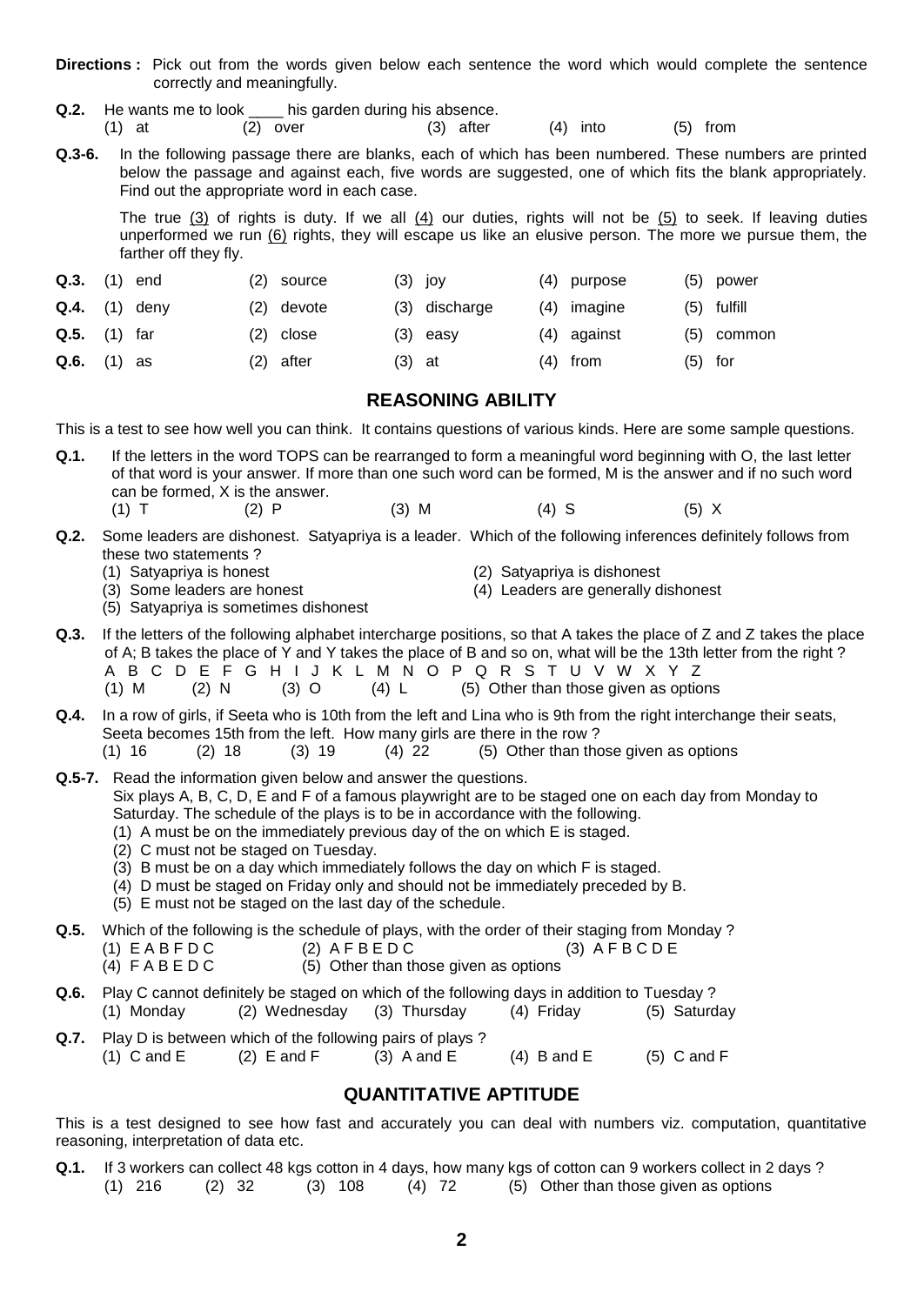- **Q.2.** Sohanlal purchased 120 reams of paper at Rs.100 per ream. The expenditure on transport was Rs.480. He had to pay an octroi duty of 50 paise per ream and the coolie charges were Rs.60. What should be the selling price of each ream if he wants a profit of 20% ? (1) Rs.126 (2) Rs.115.50 (3) Rs.105 (4) Rs. 120 (5) Other than those given as options
- **Q.3.** The interest on a certain deposit at 9% per annum is Rs.405 in one year. How much will be the additional interest in one year on the same deposit at 10% per annum ?
	- (1) Rs. 40.50 (2) Rs. 450 (3) Rs. 855 (4) Rs.45 (5) Other than those given as options
- **Q.4.** The breadth of a rectangular hall is three-fifth of its length. If the area of the hall is 135 sq.m. what is the difference between the length and breadth of the hall in metres ?
	- $(1)$  3  $(2)$  6  $(3)$  9  $(4)$  15  $(5)$  Other than those given as options

Also, there may be some questions based on graphs and tables.

**Q.5-7.** Directions : Given below is a table showing percentages out of a total of 700 employees ranking six attributes that help promotion. Rank I is the highest. Study the table carefully and answer questions that follow :

|                     | <b>Percentage of Employees giving Different Ranks</b> |    |    |    |    |    |  |  |
|---------------------|-------------------------------------------------------|----|----|----|----|----|--|--|
| <b>Attribute</b>    |                                                       |    | Ш  |    |    |    |  |  |
| <b>Seniority</b>    | 32                                                    |    | 22 | 19 |    |    |  |  |
| <b>Perseverance</b> |                                                       | 19 | 17 |    | 27 | 14 |  |  |
| <b>Efficiency</b>   | 15                                                    | 19 | 21 | 14 | 14 |    |  |  |
| Intelligence        |                                                       | 14 | 10 | 14 | 17 | 35 |  |  |
| <b>Honesty</b>      | 24                                                    |    |    |    | 27 | 16 |  |  |
| <b>Sociability</b>  |                                                       |    | 23 | 35 | 10 | 13 |  |  |

- **Q.5.** Which attribute for promotion has received the highest rank ? (1) Perseverance (2) Seniority (3) Honesty (4) Sociability (5) Efficiency **Q.6.** How many employees gave rank III to intelligence? (1) 119 (2) 98 (3) 77 (4) 70 (5) 10 **Q.7.** Which attribute is considered the least important for Promotion ?
- (1) Honesty (2) Intelligence (3) Perseverance (4) Efficiency (5) Sociability

#### **(A) Details of the Online Examination**

- (1) The examination would be conducted on-line i.e. on a computer.
- (2) All tests will be in English.
- (3) All the questions will have multiple choices. Out of the five answers to a question only one will be the correct answer. **The candidate has to select the correct answer and 'mouse click' that alternative which he/ she feels is correct. The alternative/ option that is clicked on will be treated as the answer to that question. Answer to any question will be considered for final evaluation, only when candidates have submitted the answers by clicking on "Save & Next" or "Mark for Review & Next".**
- (4) The clock has been set at the server and the countdown timer at the top right corner of your screen will display the time remaining for you to complete the exam. When the clock runs out the exam ends by default - you are not required to end or submit your exam.
- (5) The question palette at the right of screen shows one of the following statuses of each of the questions numbered:



You have not answered the question



You have NOT answered the question, but have marked the question for review.

5. The question(s) "Answered and Marked for Review" will be considered for evaluation.

The Marked for Review status simply acts as a reminder that you have set to look at the question again. *If an*  answer is selected for a question that is Marked for Review, the answer will be considered in the final *evaluation.*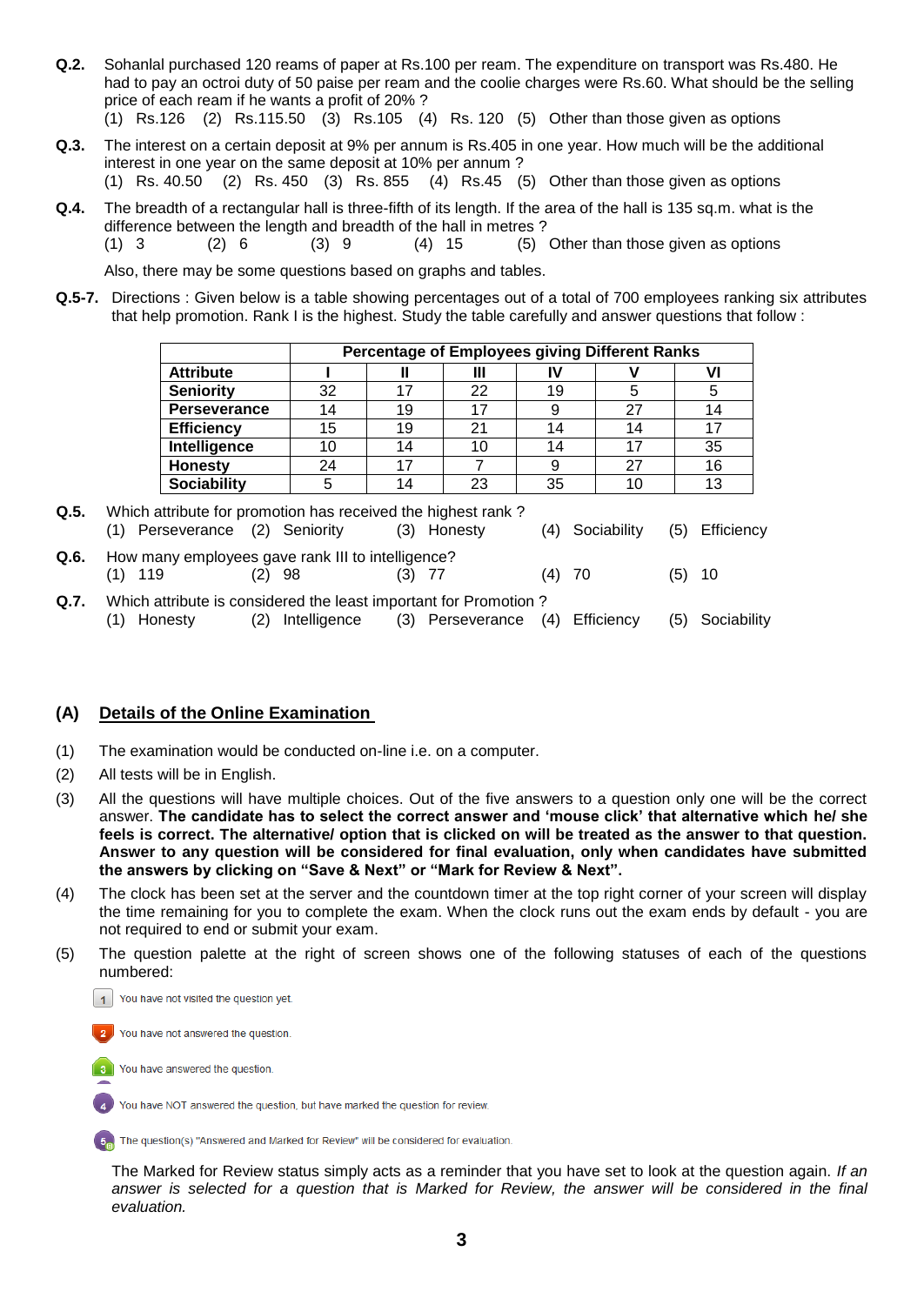- (6) To select a question to answer, you can do one of the following :
	- (a) Click on the question number on the question palette at the right of your screen to go to that numbered question directly. Note that using this option **does NOT save your answer** to the current question.
	- (b) Click on **'Save & Next'** to save answer to current question and to go to the next question in sequence.
	- (c) Click on **'Mark for Review and Next'** to save answer to current question, mark it for review, and to go to the next question in sequence.
- (7) To select your answer, click on one of the option buttons.
- (8) To change your answer, click another desired option button.
- (9) To save your answer, you MUST click on **Save & Next.**
- (10) To deselect a chosen answer, click on the chosen option again or click on the **Clear Response** button.
- (11) To mark a question for review click on **Mark for Review & Next**. *If an answer is selected for a question that is Marked for Review, the answer will be considered in the final evaluation.*
- (12) To change an answer to a question, first select the question and then click on the new answer option followed by a click on the **Save & Next** button.
- **(13) Questions that are saved or marked for review after answering will ONLY be considered for evaluation.**
- (14) Test name(s) will be displayed on the top bar of the screen. Questions in a test can be viewed by clicking on the test name. The test you will view will be highlighted.
- (15) After clicking the **Save & Next** button on the last question for a test, you will not be taken to the first question of the (next) test until the time allocated for that test is exhausted.
- (16) You can move the mouse cursor over the test names to view the status of the questions for that test.
- (17) You cannot shuffle between tests but can shuffle between questions during the examination as per time allocated to a particular test.
- (18) The candidates are requested to follow the instructions of the "Test Administrator" carefully. If any candidate does not follow the instructions / rules, it would be treated as a case of misconduct/ adoption of unfair means and such a candidate would be liable for debarment from appearing for examinations for a period as decided by DCCB.
- (19) The candidates may ask the Test Administrator about their doubts or questions only before the commencement of the test. No query shall be entertained after the commencement of the examination.
- (20) After the expiry of test duration, the candidates will not be able to attempt any question or check their answers. The answers of the candidate would be saved automatically by the computer system even if he/ she has not clicked the "Submit" button.
- **(21) Please note :**
	- **(a) Candidates will not be allowed to "finally submit" unless they have exhausted the actual test time.**
	- **(b) Under no circumstances should a candidate click on any of the 'keyboard keys' once the exam starts as this will lock the exam.**

#### **B] General Instructions:**

- (1) Please note Date, Reporting time and Venue address of the examination given in the call letter.
- (2) You may visit the venue one day before the Online Examination to confirm the location so that you are able to report **on time** (as printed on the call letter) on the day of the examination. Late comers will not be allowed.
- (3) The call letter should be brought with you to the examination venue along with your recent passport size photograph duly pasted on it. (Preferably the same photograph as was as uploaded).
- (4) You must scrupulously follow the instructions of the Test Administrator and DCCB Representative at the examination venue. If you violate the instructions you will be disqualified and will be asked to leave the examination venue.
- (5) No use of calculators (separate or with watch), books, note books or written notes, cell phones (with or without camera facility), or any other electronic device will be allowed during the examination. **After AarogyaSetu status display at the entry gate, candidates will be required to switch off their mobile phones, and deposit it at the designated location, to be collected while exiting.**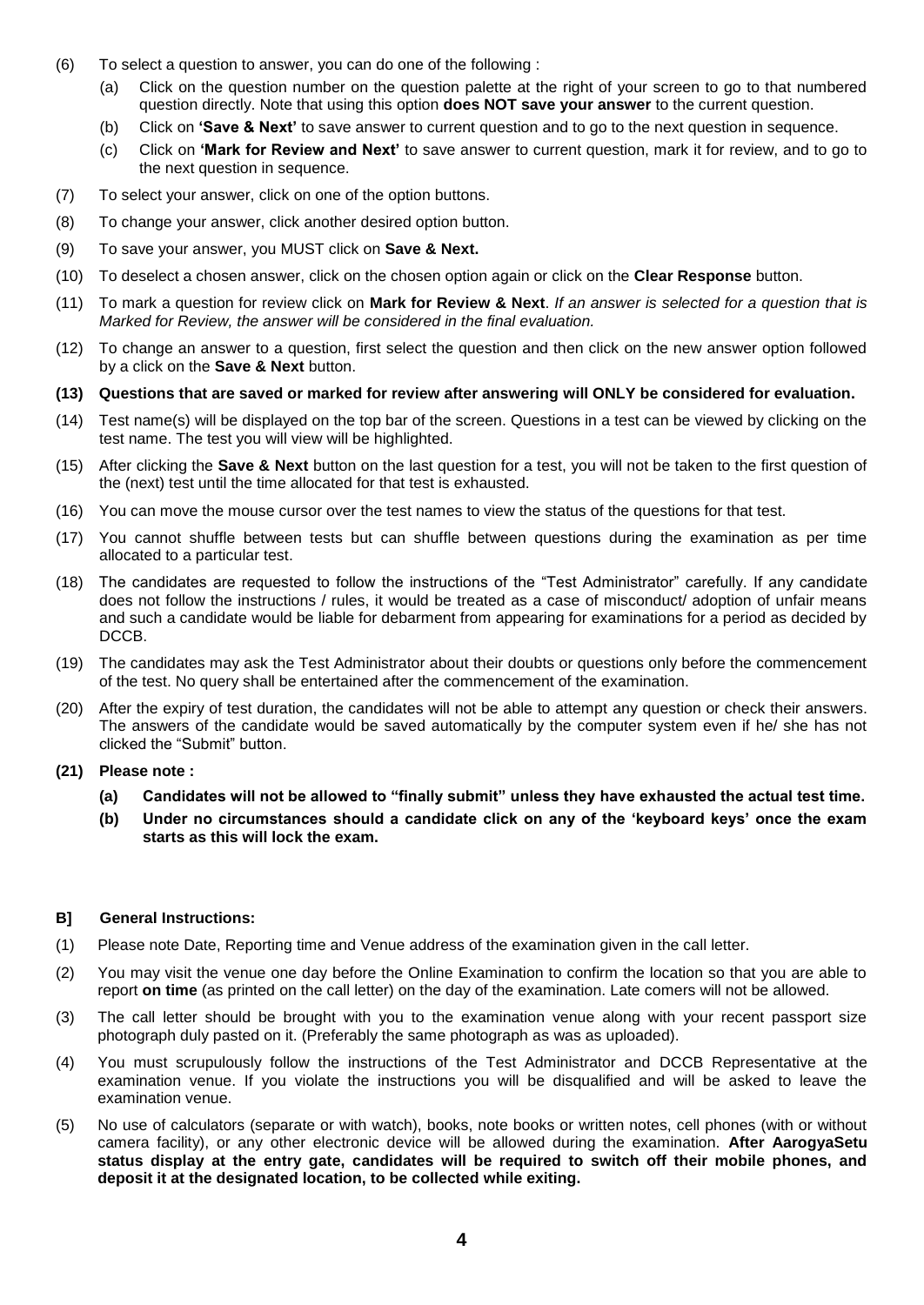- (6) Please bring the call letter with your recent photograph affixed thereon, photocopy of the ID proof stapled with call letter and same currently valid photo identity proof in original. - **THIS IS ESSENTIAL. Please submit the call-letter along with photocopy of photo identity proof duly stapled together by putting it in the designated drop-box.** Currently valid photo identity proof may be PAN Card/Passport/Permanent Driving License/Voter's Card with photograph/Bank Passbook with photograph/Photo Identity proof issued by a Gazetted Officer on official letterhead /Photo Identity proof issued by a People's Representative on official letterhead/Valid recent Identity Card issued by a recognised College/University/Aadhar/E-aadhar card with a photograph/Employee ID in original/Bar Council Identity card with photograph. **Please Note - Ration Card and Learner's Driving License will NOT be accepted as valid ID proof for this project.** Please note that your name as appearing on the call letter (provided by you during the process of registration) should exactly match the name as appearing on the photo identity proof. Female candidates who have changed first/last/middle name post marriage must take special note of this. If there is any mismatch between the name indicated in the Call Letter and Photo Identity Proof you will not be allowed to appear for the exam. In case of candidates who have changed their name will be allowed only if they produce Gazette notification/their marriage certificate/affidavit.
- (7) Your responses (answers) will be analysed with other candidates to detect patterns of similarity of right and wrong answers. If in the analytical procedure adopted in this regard, it is inferred/concluded that the responses have been shared and scores obtained are not genuine/valid, your candidature may be cancelled. Any candidate who is found copying or receiving or giving assistance or engaging in any behaviour unbecoming of a candidate will not be considered for assessment. The DCCB may take further action against such candidates as deemed fit by it.
- (8) You must bring a ball point pen and ink stamp pad with you. A sheet of paper will be provided which can be used for rough work or taking down the question number you would like to review at the end of the test before submitting your answers. After the test is over you MUST drop this sheet of paper along with the Call Letter in the designated drop-box before leaving the venue.
- (9) The possibility for occurrences of some problem in the administration of the examination cannot be ruled out completely which may impact test delivery and/or result from being generated. In that event, every effort will be made to rectify such problem, which may include the conduct of another examination if considered necessary. Decision of the test conducting body in this regard shall be final. Candidates not willing to accept such change shall lose his/her candidature for this exam.
- (10) Anyone found to be disclosing, publishing, reproducing, transmitting, storing or facilitating transmission and storage of test contents in any form or any information therein in whole or part thereof or by any means verbal or written, electronic or mechanical or taking away the papers supplied in the examination hall or found to be in unauthorised possession of test content is likely to be prosecuted.
- (11) Please note that a candidate is allowed to appear only once in the online examination. Multiple appearance in online examination will result in cancellation of candidature. In case more than one call letter has been generated, candidates are advised to appear only once on the date and at the time mentioned on the respective call letter. All other call letters are to be surrendered.
- (12) Instances for providing incorrect information and/or process violation by a candidate detected at any stage of the selection, process will lead to disqualification of the candidate from the selection process and he/she will not be allowed to appear in any recruitment process of the DCCB in the future. If such instances go undetected during the current selection process but are detected subsequently, such disqualification will take place with retrospective effect.
- (13) If the examination is held in more than one session, the scores across various sessions will be equated to adjust for slight differences in difficulty level of different test batteries used across sessions. More than one session are required if the nodes capacity is less or some technical disruption takes place at any centre or for any candidate.

# **SOCIAL DISTANCING MODE CONDUCT OF EXAM RELATED INSTRUCTIONS**

- 1 **Candidate is required to report at the exam venue strictly as per the time slot mentioned in the Call Letter AND/OR informed via SMS/Mail on their registered mobile number/mail prior to exam date. It is expected that candidate strictly adhere to this time slot – as entry into the exam venue will be provided based upon the individual's time slot ONLY. Candidates should report atleast 15 minutes before the Reporting time indicated on the call Letter.**
- 2 **Mapping of 'Candidate Roll Number and the Lab Number' will NOT be displayed outside the exam venue, but the same will be intimated to the candidates individually at the time of entry of the candidate to the exam venue.**